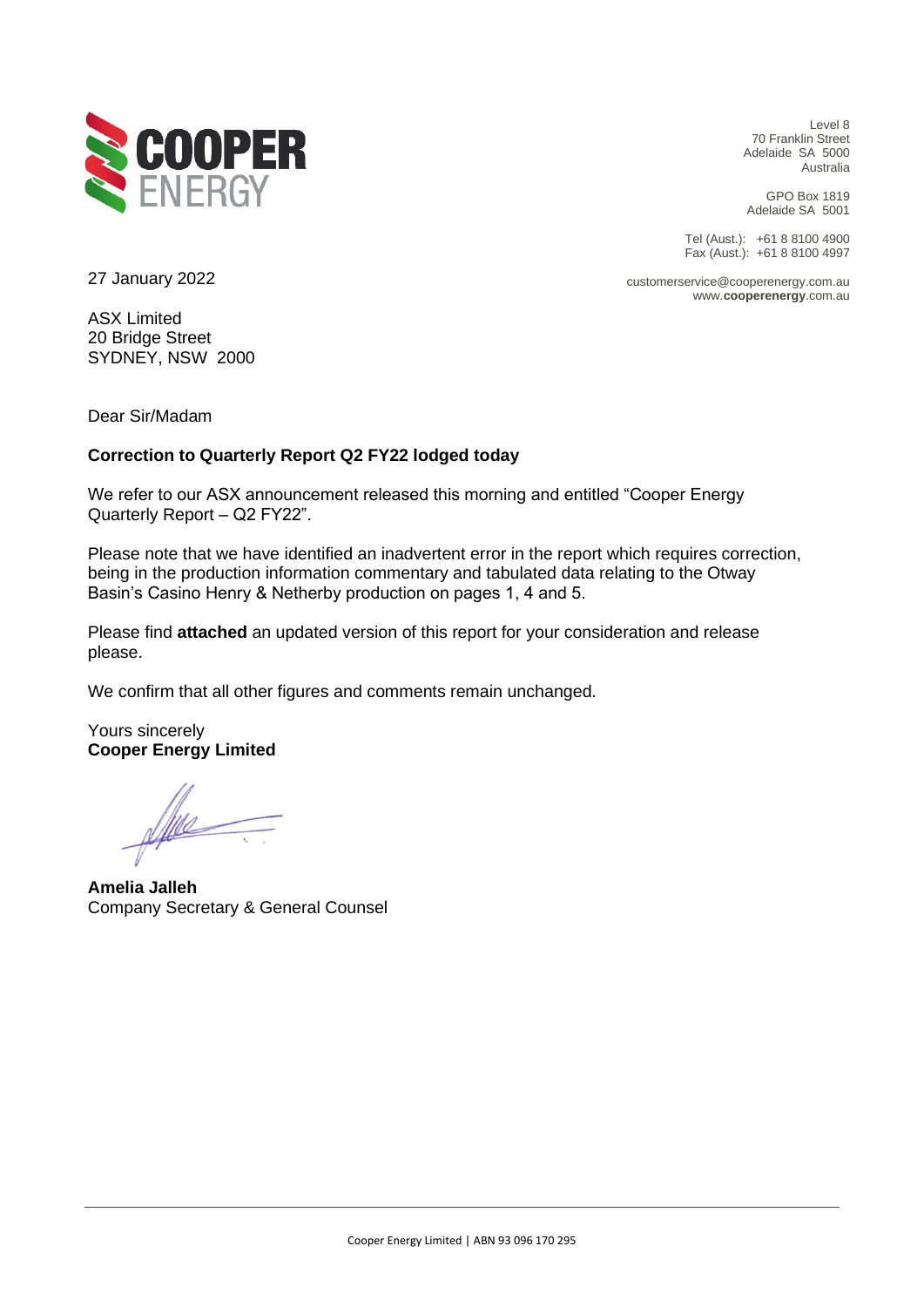

# Quarterly Report - Amended

For the three months ended 31 December 2021

27 January 2022

## Key features

- **Athena Gas Plant sales commence after successful commissioning and pipeline cut over**
- **Orbost Gas Processing Plant performance improving**: 40 TJ/day average processing rate (Q1 FY22: 39 TJ/day) and 50TJ/day from 1 January between absorber cleans
- **Record Year to Date production sales volume, and revenue:** YTD production up 35% to 1.57 MMboe, sales volume up 67% to 2.02 MMboe and revenue up 96% to \$95.4 million
- **Quarterly production, sales volume, and revenue**: total production down 6% to 0.76 MMboe, sales volume down 4% to 0.99 MMboe and revenue down 2% to \$47.3 million; mainly impacted by planned downtime associated with the cut over from the Iona Gas Plant to the Athena Gas Plant
- **Orbost Gas Processing Plant Phase 2B works remain on schedule for mid Q3 FY22**
- **Reduced requirement for third party gas purchases from January 2022**

## Comments from Managing Director, David Maxwell

"Cooper Energy continued to build strong momentum from FY21 with significant milestones achieved in the December quarter.

"The successful commissioning of the Athena Gas Plant was completed in December and is now processing our Casino, Henry and Netherby gas, with work ongoing to optimise the processing rates. Cooper Energy is now an established gas plant operator, creating the opportunity for synergies that complement our offshore gas field expertise and gas sales portfolio position.

"The optimisation of processing at the Orbost Gas Processing Plant has resulted in a higher average processing rate. Operational improvements at Orbost continued into January with a stable processing rate of 50TJ/d from 1 January with the cleaning intervals of the two sulphur absorbers significantly extended.

"The combination of these events and the reprofiled customer terms for Sole gas sales from 1 January means Cooper Energy can reduce its requirement for third-party gas purchases and increase opportunities for spot gas sales in a tight gas market" Mr Maxwell said.

### Key performance metrics

| \$ million unless indicated | Dec.<br>Q <sub>2</sub> FY <sub>21</sub> | Sep.<br>Q1 FY22 | Dec.<br>Q <sub>2</sub> FY <sub>22</sub> | Otr on Otr<br>change | <b>FY21</b><br>YTD | <b>FY22</b><br><b>YTD</b> | Change |
|-----------------------------|-----------------------------------------|-----------------|-----------------------------------------|----------------------|--------------------|---------------------------|--------|
| Production (MMboe)          | 0.49                                    | 0.81            | 0.76                                    | (6%)                 | 1.16               | 1.57                      | 35%    |
| Sales volume (MMboe)        | 0.53                                    | 1.03            | 0.99                                    | (4%)                 | 1.21               | 2.02                      | 67%    |
| Sales revenue               | 24.6                                    | 48.1            | 47.3                                    | (2%)                 | 48.6               | 95.4                      | 96%    |
| Cash and cash equivalents   | 115.3                                   | 95.9            | 92.2                                    | (4%)                 | 115.3              | 92.2                      | (20%)  |
| Net Debt                    | 114.1                                   | 115.1           | 111.8                                   | (3%)                 | 114.1              | 111.8                     | (2%)   |
| Ave. gas price (\$/GJ)      | 7.27                                    | 7.41            | 7.47                                    | 1%                   | 6.35               | 7.44                      | 17%    |

**Authorised by: Investor enquiries: Media enquiries: David Maxwell Eddy Glavas Bindi Gove Bindi Gove** Managing Director General Manager Commercial & Development Head of External Affairs +61 8 8100 4900 +61 8 8100 4908 +61 406 644 913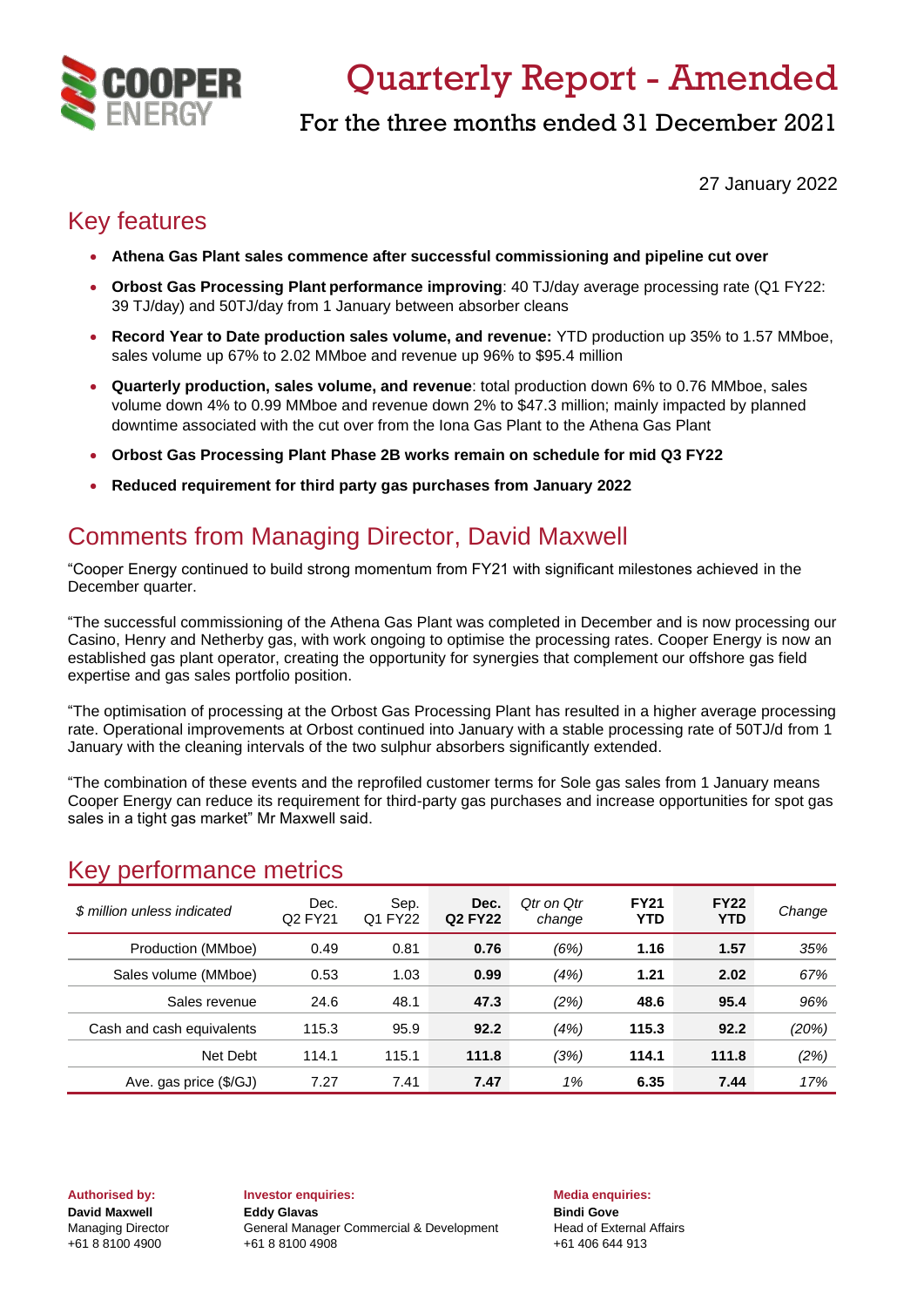### Financial

#### **Sales volume and revenue**

Sales volume of 0.99 MMboe was 4% lower than the prior quarter mainly due to the temporary shut in of Casino Henry Netherby (CHN) production during the cut over to the Athena Gas Plant. Sole gas sales remaining steady with the previous quarter at 5.5 PJ (59 TJ/day average). Sales revenue of \$47.3 million was 2% lower than the prior quarter. The average realised gas price was slightly up to \$7.47/GJ, and the average realised oil and condensate price up 20% to \$106.9/boe.

|                            |                      | Dec.<br>Q2 FY21 | Sep.<br>Q1 FY22 | Dec.<br><b>Q2 FY22</b> | Qtr on Qtr<br>change | <b>FY21</b><br>YTD | <b>FY22</b><br><b>YTD</b> | Change |
|----------------------------|----------------------|-----------------|-----------------|------------------------|----------------------|--------------------|---------------------------|--------|
| <b>Sales volume</b>        |                      |                 |                 |                        |                      |                    |                           |        |
| Gas <sup>1</sup>           | PJ                   | 3.0             | 6.1             | 5.9                    | (3%)                 | 6.9                | 11.9                      | 72%    |
| Oil                        | kbbl                 | 39.0            | 33.9            | 33.5                   | (1%)                 | 79.7               | 67.4                      | (15%)  |
| Condensate                 | kbbl                 | 0.5             | 0.6             | 0.3                    | (50%)                | 1.0                | 0.9                       | (10%)  |
| Total sales volume         | <b>MMboe</b>         | 0.53            | 1.03            | 0.99                   | (4%)                 | 1.21               | 2.02                      | 67%    |
| Sales revenue (\$ million) |                      |                 |                 |                        |                      |                    |                           |        |
| Gas <sup>1</sup>           |                      | 21.8            | 45.0            | 43.7                   | (3%)                 | 43.6               | 88.7                      | 103%   |
| Oil and condensate         |                      | 2.8             | 3.1             | 3.6                    | 16%                  | 5.0                | 6.7                       | 34%    |
| Total sales revenue        |                      | 24.6            | 48.1            | 47.3                   | (2%)                 | 48.6               | 95.4                      | 96%    |
| Ave. realised prices       |                      |                 |                 |                        |                      |                    |                           |        |
| Gas                        | $\sqrt{\mathcal{G}}$ | 7.27            | 7.41            | 7.47                   | 1%                   | 6.35               | 7.44                      | 17%    |
| Oil and condensate         | $$/$ boe             | 70.9            | 88.9            | 106.9                  | 20%                  | 62.0               | 97.8                      | 58%    |

*1. Includes sale of third-party gas purchases of 1.3 PJ in Q1 FY22 and 1.4 PJ in Q2 FY22*

The table below summarises Sole GSA sales and gas sources utilised to service Sole customer requirements.

| <b>Sole GSA sales</b><br>and gas sources |    | Sep.<br>Q1 FY22 | Dec.<br>Q <sub>2</sub> FY <sub>22</sub> |                  | Sep.<br>Q1 FY22 | Dec.<br><b>Q2 FY22</b> |
|------------------------------------------|----|-----------------|-----------------------------------------|------------------|-----------------|------------------------|
| Sole GSA sales                           | PJ | 5.5             | 5.5                                     | TJ/day (average) | 59              | 59                     |
| Comprising:                              |    |                 |                                         |                  |                 |                        |
| OGPP processing                          | PJ | 3.6             | 3.7                                     | TJ/day (average) | 39              | 40                     |
| Otway Basin supply                       | PJ | 0.6             | 0.4                                     | TJ/day (average) | 6               | 4                      |
| Third-party gas purchases                | PJ | 1.3             | 1.4                                     | TJ/day (average) | 14              | 15                     |

Third-party gas purchases accounted for 25% of total Sole gas sales volume during the quarter (Q1 FY22: 22%). The slight increase in the December quarter was attributed to less gas portfolio coverage from the CHN fields. All customer nominations were met during this period.

The average purchase price of third-party gas supply for the quarter was \$7.76 per gigajoule net of APA contributions. Short-term gas supply availability and prices remained volatile through the quarter, with Victoria spot prices ranging from \$6.88/GJ to \$15.50/GJ<sup>1</sup> at an average \$10.02/GJ. Cooper Energy optimised multiple back up supply sources particularly in periods when APA undertook the Orbost Gas Processing Plant absorber cleans (owned and operated by APA Group (ASX: APA)), and during the CHN outage while transitioning gas

*<sup>1</sup>Source: AEMO website*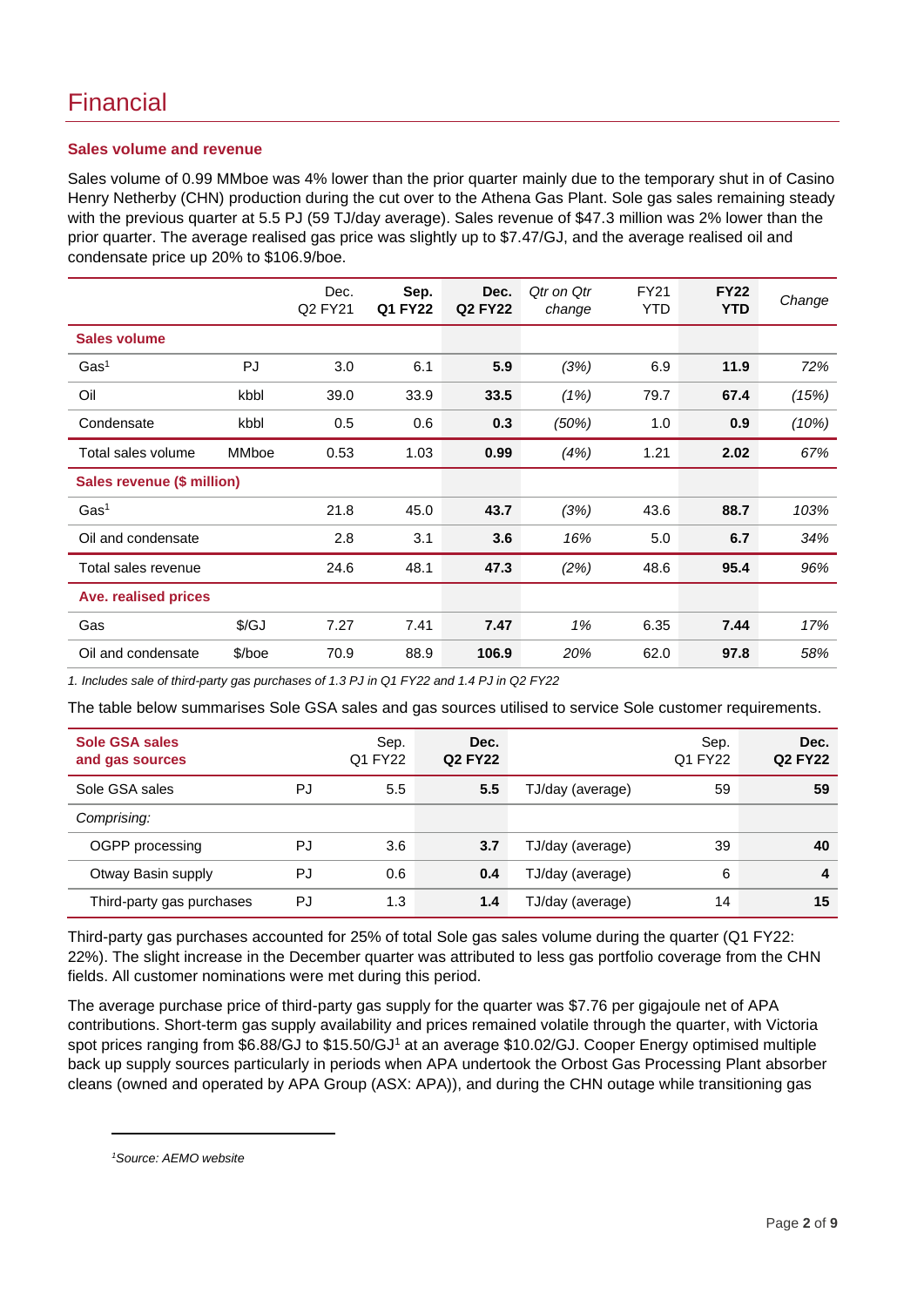processing from the Iona Gas Plant to the Athena Gas Plant (owned by Cooper Energy (50% and operator) and Mitsui E&P Australia Pty Ltd (25%) and Peedamullah Petroleum Pty Ltd (25%)).

The forecast for the remainder of FY22 is for materially lower third-party purchases due to:

- new arrangements with AGL effective from 1 January 2022 that reduce the Sole Annual Contract Quantity (ACQ) as announced on 13 September 2021
- Orbost Gas Processing Plant performance has improved to 50TJ/d and the Phase 2 works are expected to reduce the requirement for absorber cleans resulting in a higher average processing rate; and
- firm gas processing via Athena eliminating exposure to interruptions as experienced at the Iona Gas Plant.

These factors also increase the opportunity for surplus gas supply above contractual commitments for sale into the spot market, or under short term contractual arrangements.

### **Capital expenditure**

Incurred capital expenditure of \$5.8 million was the same as the prior quarter, with the majority of spend related to the Athena Gas Plant. Further commentary is contained in the *Exploration and development* section commencing on page 5.

| \$ million                | Dec.<br>Q <sub>2</sub> FY <sub>21</sub> | Sep.<br>Q1 FY22 | Dec.<br><b>Q2 FY22</b> | Qtr on Qtr<br>change | <b>FY21</b><br>YTD | <b>FY22</b><br><b>YTD</b> | Change |
|---------------------------|-----------------------------------------|-----------------|------------------------|----------------------|--------------------|---------------------------|--------|
| Exploration and appraisal | 1.0                                     | 0.5             | 0.9                    | 80%                  | 1.8                | 1.4                       | (22%)  |
| Development               | 10.6                                    | 5.3             | 4.9                    | (8%)                 | 15.2               | 10.2                      | (33%)  |
| Total capital expenditure | 11.6                                    | 5.8             | 5.8                    | 0%                   | 17.0               | 11.6                      | (32%)  |

| <b>By basin</b>           |             | Dec. Q2 FY22 |       |
|---------------------------|-------------|--------------|-------|
| \$ million                | Exploration | Development  | Total |
| Otway Basin               | 0.6         | 4.3          | 4.9   |
| Gippsland Basin           | 0.0         | 0.0          | 0.0   |
| Cooper Basin              | 0.3         | 0.4          | 0.7   |
| Other                     | 0.0         | 0.2          | 0.2   |
| Total capital expenditure | 0.9         | 4.9          | 5.8   |

#### **Liquidity**

As at 31 December 2021, Cooper Energy had cash reserves of \$92.2 million (Q1 FY22: \$95.9 million) and drawn debt of \$204.0 million (Q1 FY22: \$211.0 million), as summarised below.

| \$ million                | Dec.<br>Q <sub>2</sub> FY <sub>21</sub> | Sep.<br>Q1 FY22 | Dec.<br><b>Q2 FY22</b> | Qtr on Qtr<br>change | <b>FY21</b><br><b>YTD</b> | <b>FY22</b><br><b>YTD</b> | Change |
|---------------------------|-----------------------------------------|-----------------|------------------------|----------------------|---------------------------|---------------------------|--------|
| Cash and cash equivalents | 115.3                                   | 95.9            | 92.2                   | (4%)                 | 115.3                     | 92.2                      | (20%)  |
| Drawn debt                | 229.4                                   | 211.0           | 204.0                  | (3%)                 | 229.4                     | 204.0                     | (11%)  |
| Net debt                  | 114.1                                   | 115.1           | 111.8                  | (3%)                 | 114.1                     | 111.8                     | (2%)   |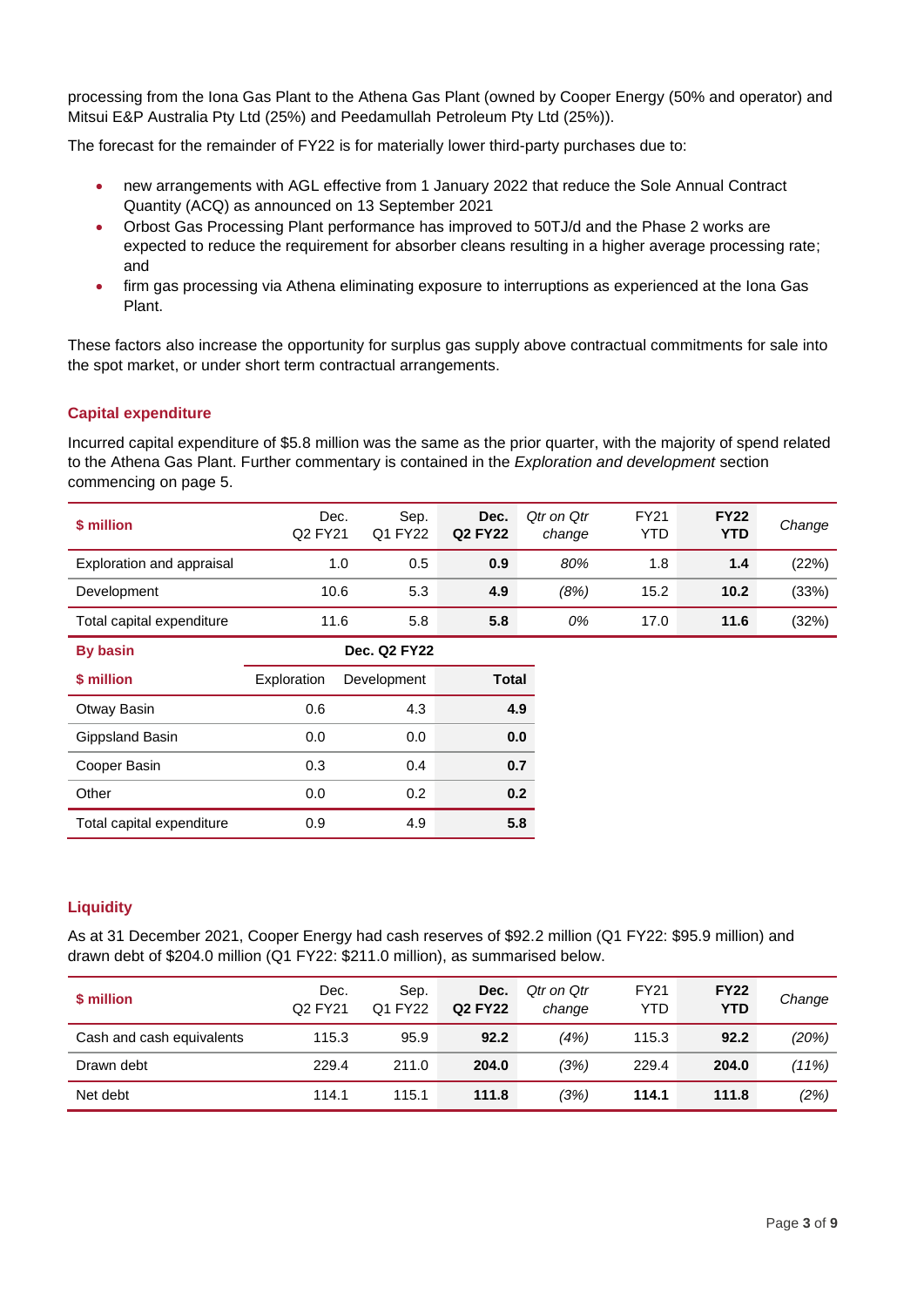Material impacts on cash reserves during the quarter included<sup>2</sup>:

- customer receipts less payments to suppliers of  $~513$  million
- quarterly debt principal repayment of \$7.0 million and net interest payments (including leases) of \$2.6 million
- rehabilitation costs and Petroleum Resource Rent Tax payments of \$1.0 million; and
- capital expenditure of \$6.5 million

### **Hedging**

For the quarter ending 31 December 2021 Cooper Energy had a total of 30,942 bbl of oil production hedged, with a floor price of US\$70/bbl and a cap price of US\$79/bbl. The Company currently has no oil hedges in place.

#### **Guidance**

The guidance for FY22 remains unchanged. However, the operational improvements that have led to higher stable Orbost Gas Processing Plant processing rates are anticipated to favourably impact the Company's production, sales volume and Underlying EBITDAX.

FY22 guidance ranges are provided below:

| <b>FY22 guidance</b>             | <b>FY21</b>    | <b>FY22 guidance</b> |
|----------------------------------|----------------|----------------------|
| Production                       | 2.63 MMboe     | $3.0 - 3.4$ MMboe    |
| Sales volume                     | 3.01 MMboe     | $3.7 - 4.0$ MMboe    |
| Underlying EBITDAX <sup>1</sup>  | \$30.0 million | $$53 - 63$ million   |
| Capital expenditure <sup>2</sup> | \$32.3 million | $$24 - 28$ million   |

*<sup>1</sup>EBITDAX excludes any benefits that would arise due to commencement of lease accounting associated with the Sole Gas Processing Agreement with APA during the period which would reclassify a portion of processing charges to depreciation and interest*

*<sup>2</sup> Capital expenditure guidance excludes expenditure for the Orbost Gas Processing Plant Phase 2B works (largely funded from escrowed funds); includes corporate expenditure on IT hardware and systems upgrades*

### Production

Quarterly oil and gas production of 0.76 MMboe was 6% lower than the prior quarter, mainly due to the CHN gas planned downtime whilst transitioning gas processing to the Athena Gas Plant.

#### **Gippsland Basin (Sole)**

Sole gas production of 3.7 PJ was 3% higher than the prior quarter. Average production of 40 TJ/day compares with 39 TJ/day during the prior quarter.

October production was impacted by a lower average gas processing rate due to operational trials during implementation of the agreed Phase 2B scope for the spray distribution nozzles in each sulphur absorber. The lower rate in October was slightly more than offset by the higher average gas processing rate after the operational trials, which reflected an extension of the absorbers' operating cycles and an increase in stable gas processing rate between absorber cleans up to 48TJ/d from 16 December. From 1 January 2022, the gas processing rate increased to 50TJ/d and was held stable until 19 January for the next back-to-back absorber

<sup>2</sup> *Figures unaudited and subject to change*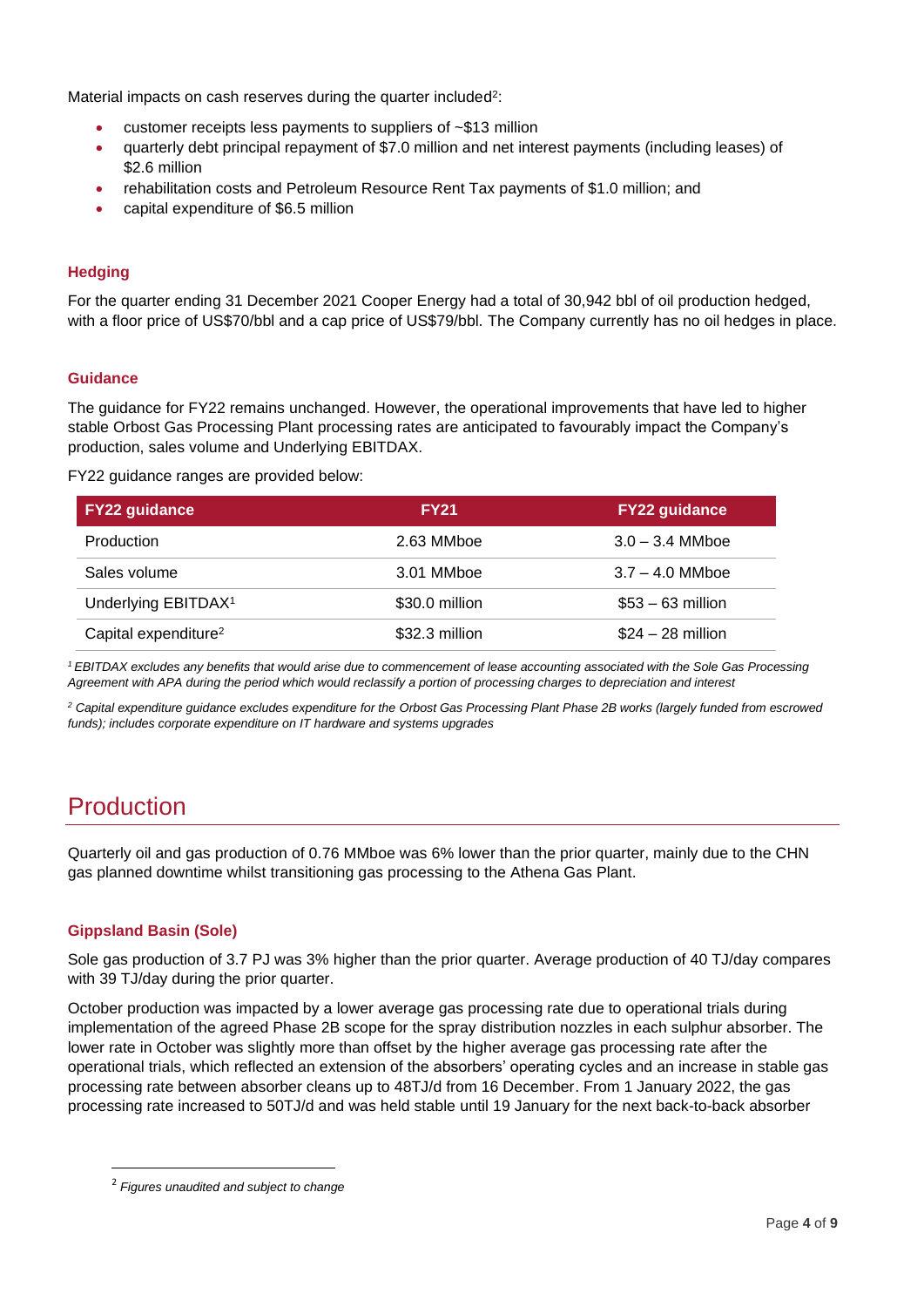cleans. Gas processing rates returned to 50 TJ/d on 25 January post the absorber cleans and is expected to continue at this rate until Phase 2B works commence in late February.

The Sole gas field continues to perform in line with expectations.

#### **Otway Basin (Casino, Henry and Netherby)**

CHN gas production of 0.8 PJ was 37% lower than the prior quarter. Average production of 8 TJ/day compares with 13 TJ/day during the prior quarter. The decrease this quarter was due to the planned downtime associated with the cessation of gas processing at the Iona Gas Plant (owned and operated by Lochard Energy), the pipeline cutover and commissioning of the Athena Gas Plant. The production outage was from 13 November to 15 December when gas sales recommenced.

#### **Cooper Basin**

Oil production of 31.1 kbbl was 10% lower than the prior quarter, mainly due to natural field decline. Production from PEL 92 contributed 29.9 kbbl (Q1 FY22: 33.6 kbbl) and the Worrior field in PPL 207 contributed 1.2 kbbl (Q1 FY22: 1.1 kbbl).

|                               |       | Dec.    | Sep.    | Dec.           | Otr on Otr | <b>FY21</b> | <b>FY22</b> |        |
|-------------------------------|-------|---------|---------|----------------|------------|-------------|-------------|--------|
| <b>Production by product</b>  |       | Q2 FY21 | Q1 FY22 | <b>Q2 FY22</b> | change     | <b>YTD</b>  | <b>YTD</b>  | Change |
|                               |       |         |         |                |            |             |             |        |
| Sales gas                     | PJ    | 2.7     | 4.8     | 4.4            | (8%)       | 6.6         | 9.2         | 39%    |
| Oil and condensate            | kbbl  | 40.7    | 35.3    | 31.6           | (10%)      | 82.1        | 66.9        | (19%)  |
| Total production              | MMboe | 0.49    | 0.81    | 0.76           | (6%)       | 1.16        | 1.57        | 35%    |
|                               |       |         |         |                |            |             |             |        |
|                               |       | Dec.    | Sep.    | Dec.           | Qtr on Qtr | <b>FY21</b> | <b>FY22</b> |        |
| <b>Production by basin</b>    |       | Q2 FY21 | Q1 FY22 | <b>Q2 FY22</b> | change     | <b>YTD</b>  | <b>YTD</b>  | Change |
| <b>Gippsland Basin (Sole)</b> |       |         |         |                |            |             |             |        |
| Sales gas                     | PJ    | 1.4     | 3.6     | 3.7            | 3%         | 3.9         | 7.3         | 87%    |
| <b>Otway Basin (CHN)</b>      |       |         |         |                |            |             |             |        |
| Sales gas                     | PJ    | 1.3     | 1.2     | 0.8            | (37%)      | 2.7         | 1.9         | (27%)  |
| Condensate                    | kbbl  | 0.5     | 0.6     | 0.5            | (17%)      | 1.0         | 1.1         | 10%    |
| <b>Cooper Basin</b>           |       |         |         |                |            |             |             |        |
| Oil                           | kbbl  | 40.2    | 34.7    | 31.1           | (10%)      | 81.1        | 65.8        | (19%)  |
| Total production              | MMboe | 0.49    | 0.81    | 0.76           | (6%)       | 1.16        | 1.57        | 35%    |

*NB. Preliminary Cooper Basin production data for the current quarter*

### Exploration and development

#### **Gippsland Basin**

#### *Development*

#### *Orbost Gas Processing Plant*

The Phase 2B works at Orbost Gas Processing Plant have been ongoing throughout the quarter. The Cooper Energy endorsed Phase 2B scope of work aims to improve plant reliability and sustainable production rates by:

• implementation of spray nozzles in the sulphur absorbers to mitigate foaming; and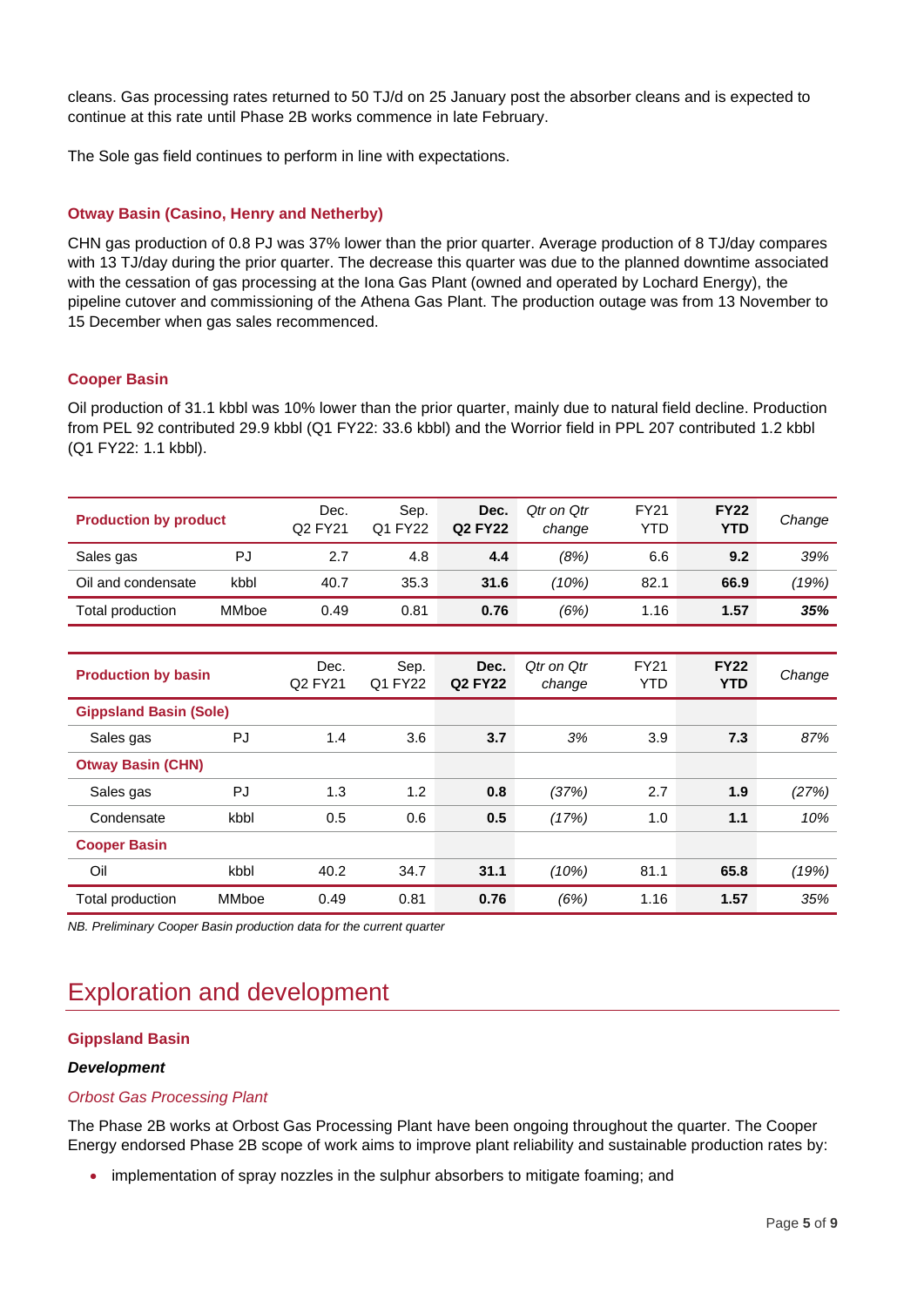• installation of solids removal technology to prevent fouling within the sulphur absorbers

Subsequent to the trial and testing of the spray nozzles early in the quarter, both spray nozzles were removed to allow for further assessment focused on optimising spray distribution to minimise foaming. The existing liquid distribution assembly was re-installed back into the absorbers at this time. Re-installation of the spray nozzles is expected following completion of the installation and commissioning of the solids removal equipment.

Installation of the solids removal system remains on schedule to commence in the March quarter. Equipment has commenced delivery to site and preparations for installation are underway.

Continued optimisation of the process parameters of the gas plant have led to an increase in the processing rate between absorber cleans to 48TJ/d from 16 December and up to 50TJ/d from 1 January. The interval between absorber cleans has also increased with the last interval for absorbers 1 and 2 achieving 29 days and 39 days respectively; a significant improvement from the previous 21-day cycle.

#### *Exploration*

The exploration focus in the Gippsland Basin has been on VIC/RL13, 14 and 15 and VIC/P75. Work is ongoing to assess the prospectivity of the discovered Gummy field volumes and the deeper Gummy prospect. Gummy is within four kilometres of the Manta field, which has the additional Manta Deep prospect. Studies in VIC/P75 are focused on the Spineback prospect.

#### *BMG abandonment*

The BMG abandonment project involves decommissioning seven wells and associated subsea infrastructure in the Basker, Manta and Gummy (BMG) fields in the Gippsland Basin. The BMG permits contain the proven Manta gas field and the Manta Deep prospect.

The BMG abandonment project is currently in FEED, with activities focused on selecting optimal methodologies and technologies for safe and cost-effective delivery of the decommissioning objectives. Details of scope of works and cost estimates will be announced at FID, which is expected in FY22.

The plan is to plug the BMG wells by no later than 31 December 2023 and remove the remaining infrastructure by no later than 31 December 2026.

#### **Otway Basin (Offshore)**

#### *Development*

#### *Athena Gas Plant Project*

The Athena Gas Plant Project achieved a critical milestone, with first gas from the CHN fields introduced to the plant on 10 December. This followed successful cutover of the pipeline from the Iona Gas Plant to the Athena Gas Plant, which was completed on schedule. First gas sales to customers commenced on 15 December.

Ramp-up of gas processing at Athena Gas Plant has occurred through early January and processing rates of 28TJ/d from the CHN fields has been achieved. Work on optimising well deliverability to further increase processing rates is ongoing.

The upgrade and recommissioning activities undertaken by Cooper Energy as part of the Athena Gas Plant Project included:

- replacement of three gas turbines
- more than 130 vessel inspections
- replacement of the fire water tank and heat shield
- upgrades to the control system
- modification of the compressors to improve low pressure delivery capacity
- redirection of the onshore pipeline from the Iona Gas Plant to the Athena Gas Plant
- receipt of a Major Hazard Facility licence plus numerous regulatory and landholder approvals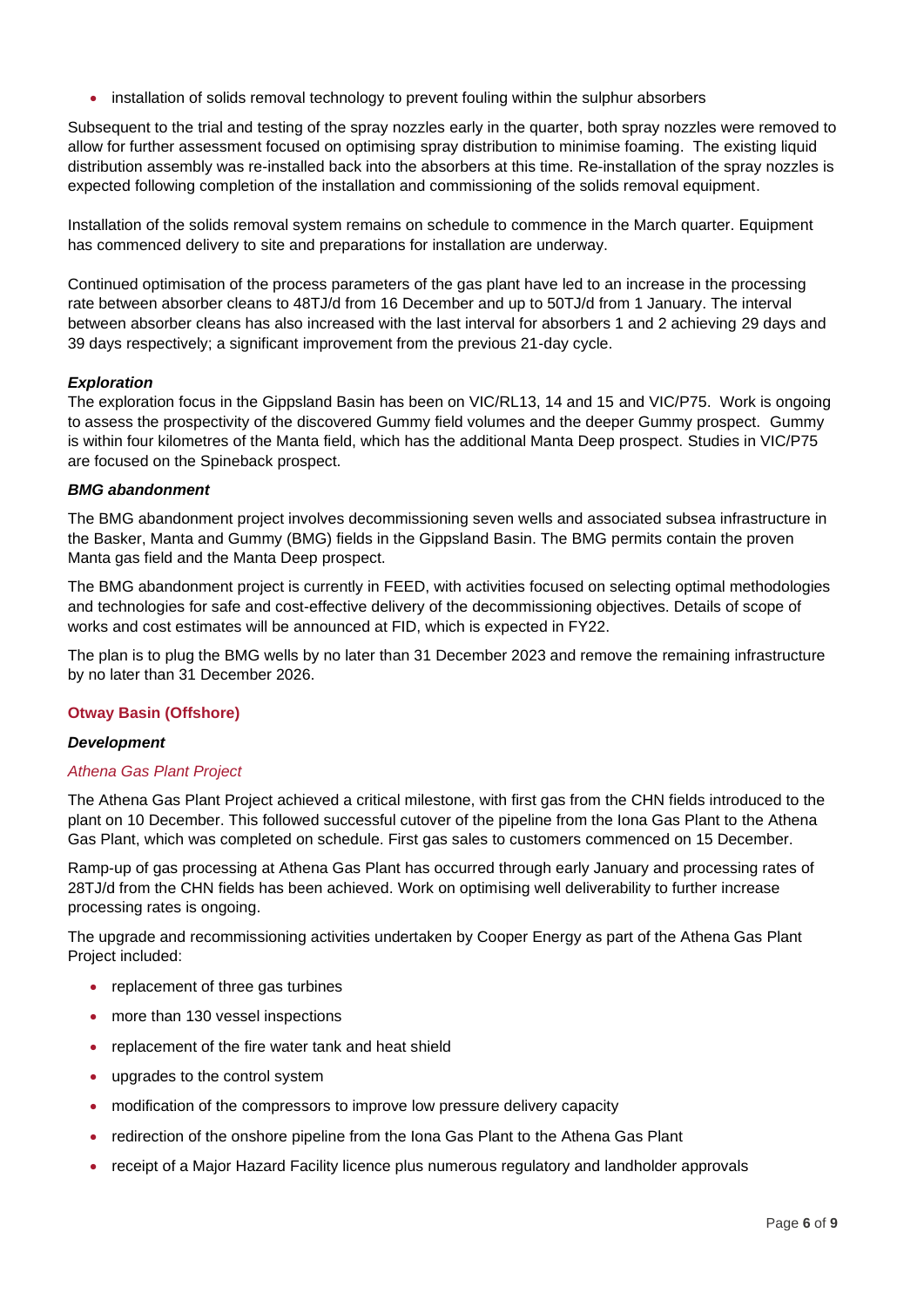- recruitment of 20 permanent operations staff and various contractors for project delivery; and
- implementation of competency and training programs.

These activities demonstrate the Company's project delivery and gas plant operation capabilities.

#### *Otway Phase-3 Development Project*

The OP3D project involves development of the Annie gas discovery and Henry gas field through the Athena Gas Plant. OP3D is currently in the Develop phase and preparing to enter detailed FEED. The timing for a FID will be made having regard to optimisation for market timing, drilling rig availability and funding optimisation. In parallel, low-risk exploration targets will be assessed for potential value enhancement of the future Otway Basin development program.

#### *Exploration*

Reprocessing of 3D seismic data covering VIC/P76, VIC/P44, VIC/L24, VIC/L30, VIC/L33 and VIC/L34 was completed in the September quarter. Review and interpretation of the reprocessed data is continuing. The key offshore Otway prospects, Elanora, Juliet, Nestor and Isabella, all show strong seismic amplitude support for the presence of gas. The prospects are located close to the existing production infrastructure. Testing the gas potential of these exploration prospects will be assessed for inclusion in future drilling campaigns.

#### **Otway Basin (Onshore)**

#### *Exploration*

The Dombey 3D seismic survey in PEL 494 in the onshore Otway Basin commenced on 16 December and is scheduled for completion in Q3 FY22. The area being surveyed is located approximately 15 kilometres west of Penola and covers 165 square kilometres.

In PEP 171, onshore western Victoria, the moratorium on hydrocarbon exploration was lifted. The Operator, Vintage Energy, is commencing studies and stakeholder engagements required to support the acquisition of a future 3D seismic survey.

#### **Cooper Basin**

#### *Exploration*

In PEL 92, onshore Cooper Basin, South Australia, interpretation of the reprocessed 3D seismic has highlighted several new exploration prospects. Drilling of the high graded prospects is currently scheduled for the first half of 2022.

### Commercial, corporate and subsequent events

#### **Executive leadership changes**

On 24 December 2021, Cooper Energy announced the appointment of Mr Daniel Young in the role of Chief Financial Officer (CFO), effective May 2022.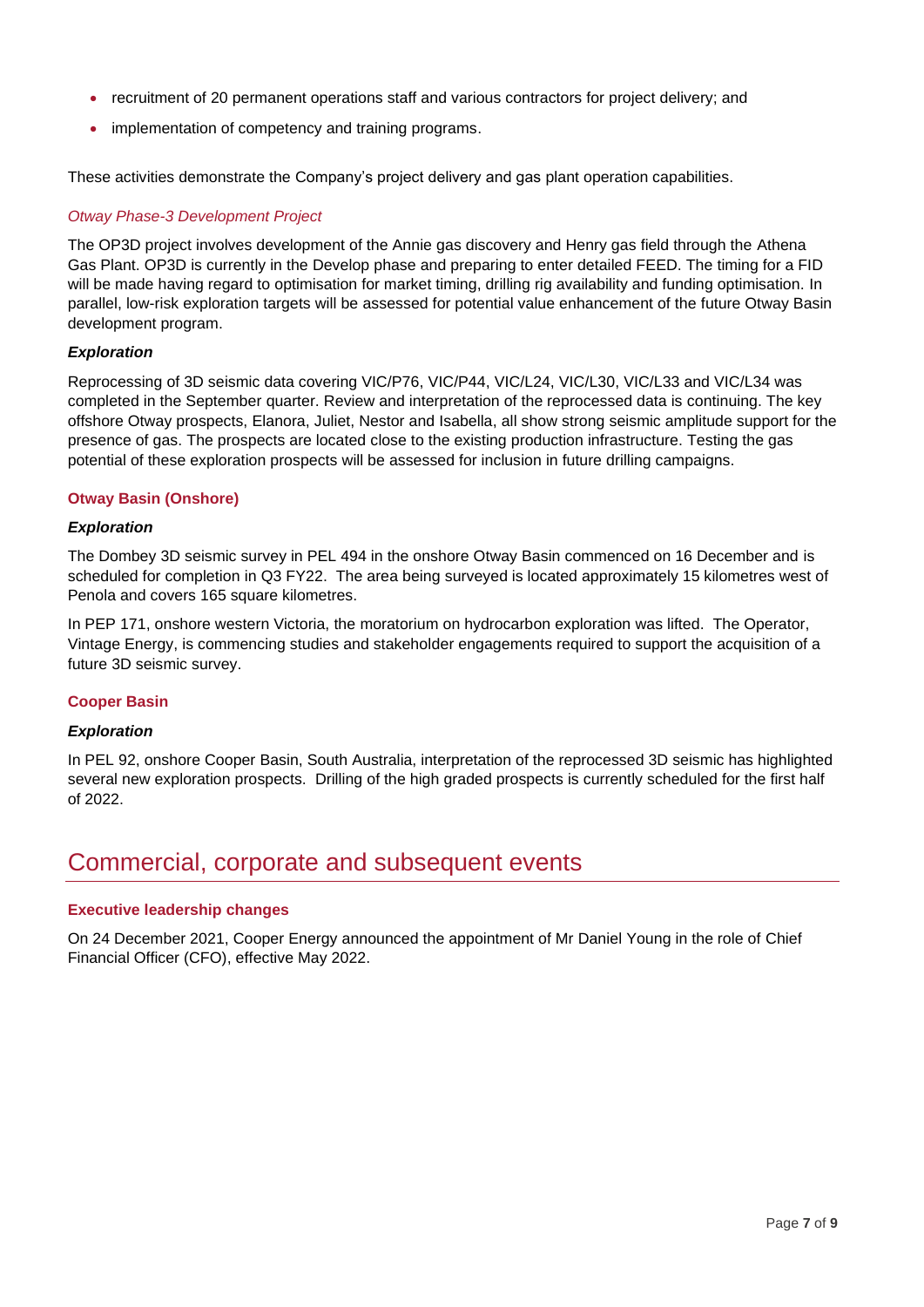## Cooper Energy tenements

Please refer to Cooper Energy's 2021 [Annual Report](https://www.cooperenergy.com.au/Upload/Documents/AnnouncementsItem/2021-Cooper-Energy-Annual-Report.pdf) for further information regarding tenement interests.



*Otway Basin (Victoria): Otway Basin (onshore):*



#### *Gippsland Basin: Cooper Basin:*